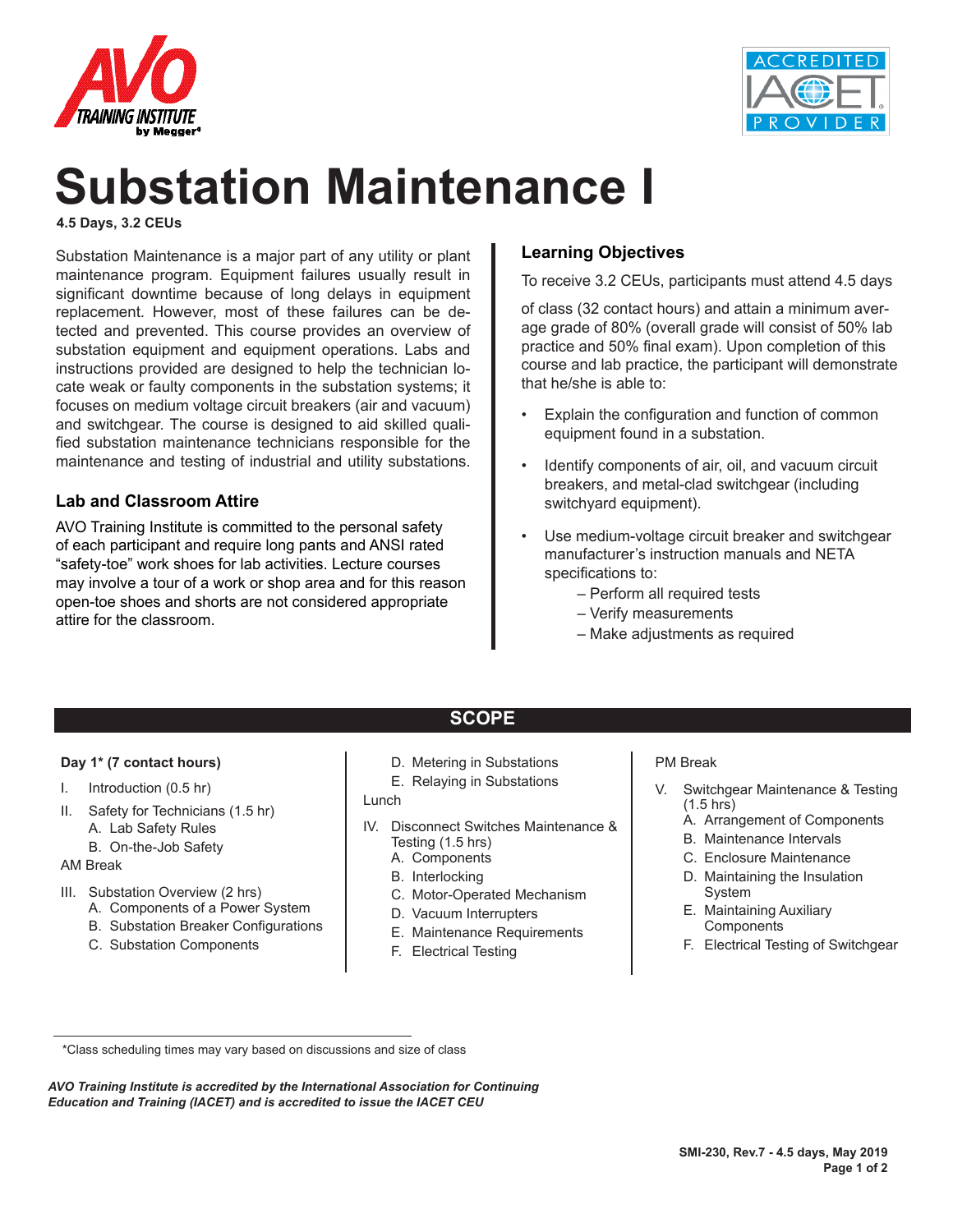# **Substation Maintenance I**

**4.5 Days, 3.2 CEUs**

## **SCOPE (cont'd)**

#### **Day 2 (7 contact hours)**

- VI. Circuit Breaker Fundamentals (4 hrs)
	- A. Circuit Breaker Functions
	- B. Ratings
	- C. Principles of Arc Interruption
	- D. Breaker Insulation Media
	- E. Contacts

#### AM Break

- F. Insulation Requirements
- G. Circuit Breaker Controls
- H. Methods of Operation

#### Lunch

- VII. Circuit Breaker Maintenance and Testing (3 hrs)
	- A. Overall Maintenance
	- B. ITE/ABB 5 HK Circuit Breaker

#### PM Break

- C. Square D Vacuum Circuit Breaker
- D. Electrical Testing

#### **Day 3 (7 contact hours)**

VIII. Labs (7 hrs)

A. MV Switch / MV Bus

#### AM Break

- A. MV Switch / MV Bus (cont'd)
- Lunch
	- B. MV Air Breaker Maintenance

#### PM Break

B. MV Air Breaker Maintenance (cont'd)

#### **Day 4 (7 contact hours)**

- IX. Labs (7 hrs)
	- A. MV Vacuum Breaker **Maintenance**
- AM Break
	- A. MV Vacuum Breaker Maintenance (cont'd)
- Lunch
	- B. Power Factor Testing Circuit **Breakers**
- PM Break
	- B. Power Factor Testing Circuit Breakers (cont'd)

#### **Day 5 (Half Day) (4 contact hours)**

- X. Conclusion (4 hrs) A. Review
- AM Break
	- B. Final exam

*AVO Training Institute is accredited by the International Association for Continuing Education and Training (IACET) and is accredited to issue the IACET CEU*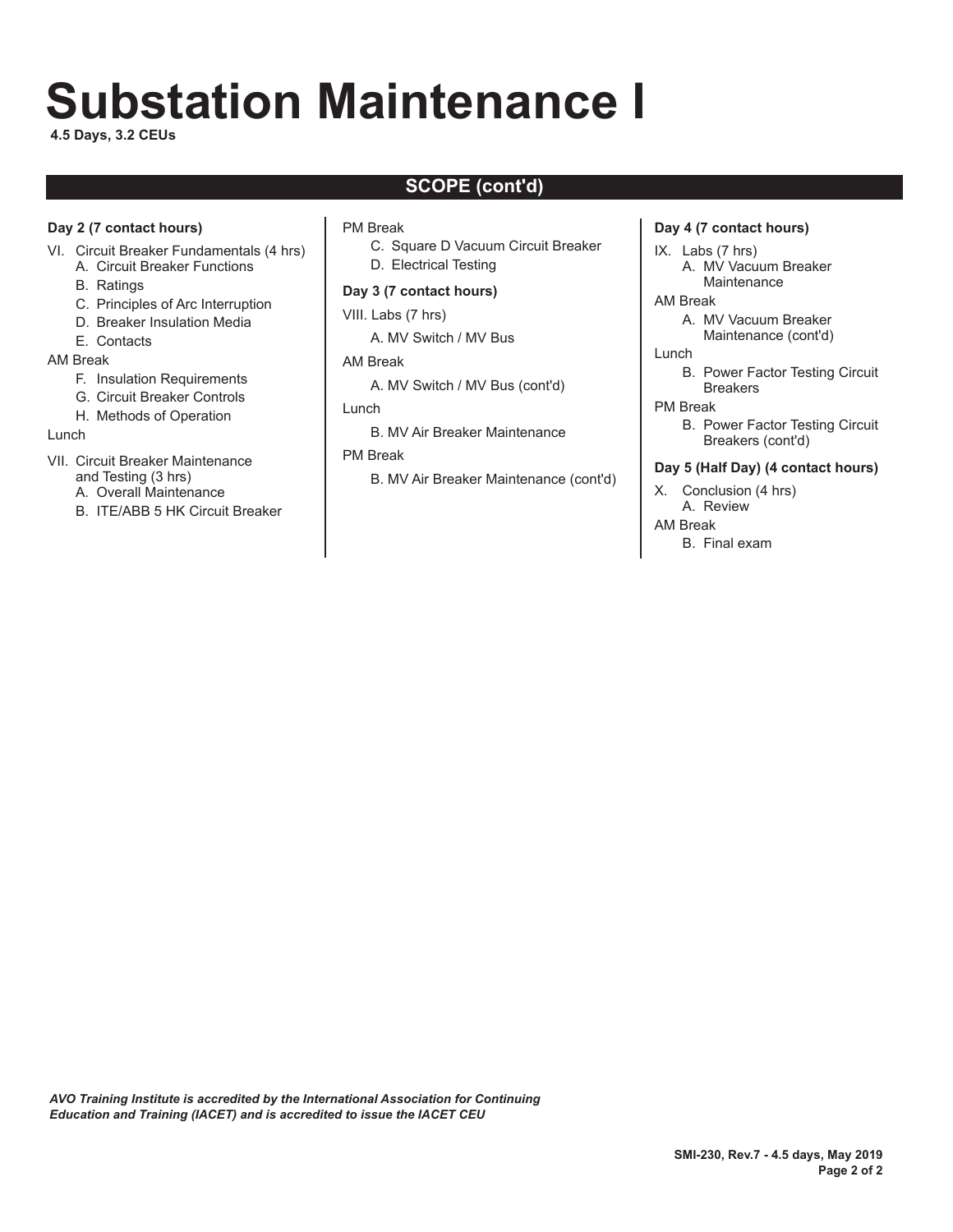# STANDARD EQUIPMENT LIST

# Substation Maintenance I Certification Course

REVISED Aug., 2018 (JJ) SME: Ray Pitts/Ralph Parrett COURSE 230, Rev 7, Aug., 2018 4.5 DAYS

#### **TEXT**

| 1/STUDENT | <b>SUBSTATION MAINTENANCE I</b> |
|-----------|---------------------------------|
|           | COURSE #230, Rev 7, Aug., 2018  |

#### **(\*CLIENT MUST PROVIDE WHEN COURSE IS OFFERED ONSITE)**

#### **TEST EQUIPMENT**

| 1/CLASS   | VOLTAGE DETECTOR (MEDIUM VOLTAGE)          |
|-----------|--------------------------------------------|
| 2 / CLASS | MICRO-OHMMETER 100A MINIMUM (DLRO)         |
| 1/CLASS   | $MOM-2$                                    |
| 1/CLAS    | <b>10 kV INSULATION RESISTANCE TESTER</b>  |
| 1/CLAS    | POWER FACTOR TEST SET (SUCH AS DELTA 2000) |
| 1/CLAS    | 60/80 kV OVERPOTENTIAL TESTER AC OR DC (DC |
|           | PREFERRED)                                 |
| 1/CLAS    | STATIC DISCHARGE STICK (60/80 kV TO MATCH  |
|           | <b>OVERPOTENTIAL TESTER)</b>               |
|           |                                            |

#### **PERSONAL PROTECTIVE EQUIPMENT**

| $*1/CLAS$    | SET OF GROUNDING CABLES (BALL TYPE DALLAS ONLY) |
|--------------|-------------------------------------------------|
| $*2$ /CLASS  | TESTED, CLASS 4, GLOVES (SIZE 9, 10 $\&$ 11)    |
| $*1$ / CLASS | INSULATED QUICK RELEASE GRIPALL STICK           |
| *1 / STUDENT | SAFETY GLASSES                                  |

#### **FIXED EQUIPMENT**

#### *ALL EQUIPMENT MUST BE DE-ENERGIZED FOR LAB EXERCISES*

\*1 / CLASS 5-15 kV VACUUM CIRCUIT BREAKER W/INSTRUCTION

#### MANUALS AND CONTROL PRINTS

\*1 / CLASS 5-15 kV AIR CIRCUIT BREAKER W/INSTRUCTION MANUALS AND CONTROL PRINTS

*ALL SPECIAL TOOLS ASSOCIATED WITH THE CIRCUIT BREAKERS: (LIFTING DEVICES, SPREADER BARS, CHARGING HANDLES, SLOW CLOSE OR SPRING CHOKING TOOLS, TRUCKING TOOLS AND RACKING TOOLS OR DEVICES)*